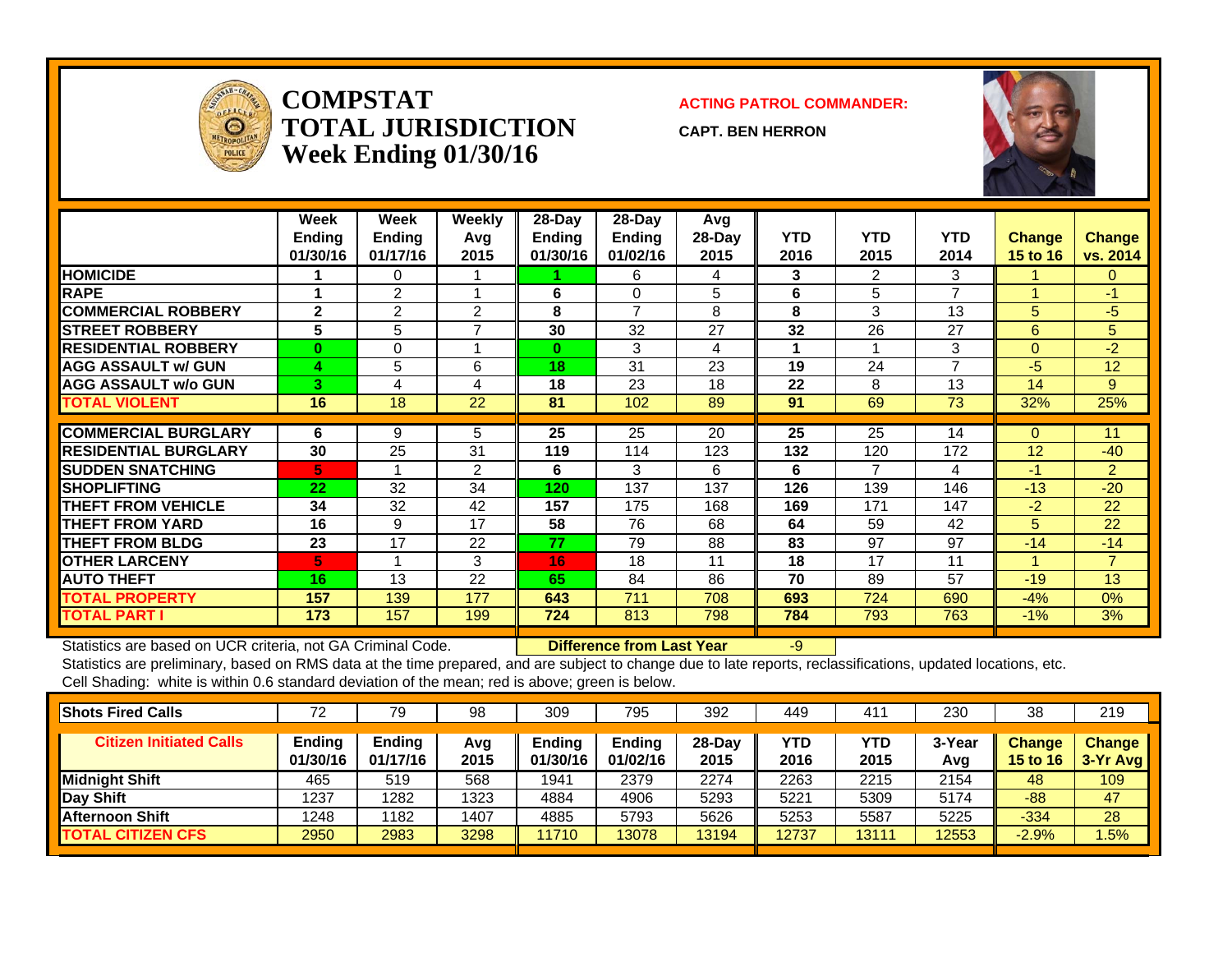

#### **COMPSTATWEST CHATHAM PRECINCTWeek Ending 01/30/16**

**PRECINCT COMMANDER:**

**CAPT. CARL RAMEY**



|                             | Week<br><b>Ending</b><br>01/30/16 | Week<br><b>Ending</b><br>01/17/16 | <b>Weekly</b><br>Avg<br>2015 | 28-Day<br><b>Ending</b><br>01/30/16 | 28-Day<br>Ending<br>01/02/16 | Avg<br>28-Day<br>2015 | <b>YTD</b><br>2016 | <b>YTD</b><br>2015 | <b>YTD</b><br>2014 | Change<br>15 to 16 | <b>Change</b><br>vs. 2014 |
|-----------------------------|-----------------------------------|-----------------------------------|------------------------------|-------------------------------------|------------------------------|-----------------------|--------------------|--------------------|--------------------|--------------------|---------------------------|
| <b>HOMICIDE</b>             | $\bf{0}$                          | $\Omega$                          | $\Omega$                     | $\mathbf{0}$                        | $\Omega$                     | 0                     | $\bf{0}$           | 0                  | $\Omega$           | 0                  | $\mathbf{0}$              |
| <b>RAPE</b>                 | $\bf{0}$                          | $\Omega$                          | $\Omega$                     | $\bf{0}$                            | $\Omega$                     |                       | $\bf{0}$           | 2                  | 2                  | $-2$               | $-2$                      |
| <b>COMMERCIAL ROBBERY</b>   |                                   | $\Omega$                          | $\Omega$                     | $\mathbf{2}$                        | 2                            |                       | $\mathbf{2}$       | $\Omega$           | $\overline{2}$     | $\overline{2}$     | $\Omega$                  |
| <b>STREET ROBBERY</b>       | -4                                | $\Omega$                          |                              | $\mathbf{2}$                        | 2                            | $\overline{2}$        | $\mathbf{2}$       | 4                  | $\overline{2}$     | $-2$               | $\mathbf{0}$              |
| <b>RESIDENTIAL ROBBERY</b>  | 0                                 | $\Omega$                          | $\Omega$                     | $\bf{0}$                            | 2                            |                       | 1                  |                    |                    | $\Omega$           | $\Omega$                  |
| <b>AGG ASSAULT w/ GUN</b>   | $\bf{0}$                          | $\Omega$                          |                              | $\mathbf 2$                         | 2                            | $\overline{2}$        | $\mathbf{2}$       | 3                  | 0                  | $-1$               | $\overline{2}$            |
| <b>AGG ASSAULT w/o GUN</b>  | $\bf{0}$                          | $\Omega$                          |                              | 3                                   | 3                            | 3                     | 3                  |                    |                    | $\overline{2}$     | $\overline{2}$            |
| <b>TOTAL VIOLENT</b>        | $\overline{2}$                    | $\mathbf{0}$                      | 3                            | 9                                   | 11                           | 11                    | 10                 | 11                 | 8                  | $-9%$              | 25%                       |
|                             |                                   |                                   |                              |                                     |                              |                       |                    |                    |                    |                    |                           |
| <b>COMMERCIAL BURGLARY</b>  | $\bf{0}$                          |                                   | $\overline{2}$               | 5                                   | 11                           | 6                     | 5                  | 8                  | 0                  | $-3$               | 5                         |
| <b>RESIDENTIAL BURGLARY</b> | 8                                 | 6                                 | $\overline{\phantom{a}}$     | 31                                  | 28                           | 27                    | 33                 | 17                 | 26                 | 16                 | $\overline{7}$            |
| <b>SUDDEN SNATCHING</b>     | 4                                 | $\mathbf 0$                       | $\Omega$                     |                                     | $\Omega$                     | 0                     |                    |                    | $\Omega$           | $\mathbf{0}$       |                           |
| <b>SHOPLIFTING</b>          | 3                                 | 6                                 | 4                            | 11                                  | 16                           | 16                    | 11                 | 16                 | 19                 | -5                 | -8                        |
| <b>THEFT FROM VEHICLE</b>   | $\overline{\mathbf{z}}$           | 4                                 | 8                            | 27                                  | 47                           | 32                    | 34                 | 21                 | 26                 | 13                 | 8                         |
| <b>THEFT FROM YARD</b>      | 4                                 | 3                                 | 3                            | 13                                  | 20                           | 13                    | 16                 | 12                 | 13                 | 4                  | 3 <sup>°</sup>            |
| <b>THEFT FROM BLDG</b>      | 5                                 | 4                                 | 4                            | 17                                  | 15                           | 16                    | 19                 | 18                 | 15                 | $\overline{A}$     | $\overline{4}$            |
| <b>OTHER LARCENY</b>        | $\overline{2}$                    | 0                                 |                              | 3                                   | 3                            | 2                     | 3                  | 7                  | $\overline{2}$     | $-4$               |                           |
| <b>AUTO THEFT</b>           | $\mathbf{0}$                      | 3                                 | 5                            | 4                                   | 23                           | 20                    | 5                  | 19                 | $\overline{7}$     | $-14$              | $-2$                      |
| <b>TOTAL PROPERTY</b>       | 30                                | 27                                | 33                           | 112                                 | 163                          | 132                   | 127                | 119                | 108                | 7%                 | 18%                       |
| <b>TOTAL PART I</b>         | 32                                | 27                                | 36                           | 121                                 | 174                          | 143                   | 137                | 130                | 116                | 5%                 | 18%                       |

Statistics are based on UCR criteria, not GA Criminal Code. **Difference from Last Year** 7

| <b>Week</b><br>Weekly<br>$28$ -Day<br><b>Week</b><br>$28-Dav$<br>YTD<br>Avg<br>YTD<br><b>Ending</b><br>YTD<br><b>Ending</b><br><b>Ending</b><br>Ending<br>3-Year<br><b>Citizen Initiated Calls</b><br>$28-Day$<br><b>Change</b><br>Avg<br>01/30/16<br>2015<br>01/30/16<br>2015<br>01/17/16<br>01/02/16<br>2016<br>2015<br><b>15 to 16</b><br>Avg<br><b>Midnight Shift</b><br>432<br>97<br>420<br>490<br>479<br>43<br>105<br>455<br>436<br>114<br>47 | <b>Shots Fired Calls</b> |     |     |     | 46   | 90   | 44   | 59   | $5^{\prime}$ | 28   |    | 31                        |
|-----------------------------------------------------------------------------------------------------------------------------------------------------------------------------------------------------------------------------------------------------------------------------------------------------------------------------------------------------------------------------------------------------------------------------------------------------|--------------------------|-----|-----|-----|------|------|------|------|--------------|------|----|---------------------------|
|                                                                                                                                                                                                                                                                                                                                                                                                                                                     |                          |     |     |     |      |      |      |      |              |      |    | <b>Change</b><br>3-Yr Avg |
|                                                                                                                                                                                                                                                                                                                                                                                                                                                     |                          |     |     |     |      |      |      |      |              |      |    |                           |
|                                                                                                                                                                                                                                                                                                                                                                                                                                                     | <b>Day Shift</b>         | 265 | 252 | 282 | 1063 | 1096 | 1127 | 1141 | 1112         | 1088 | 29 | 53                        |
| 30<br><b>Afternoon Shift</b><br>226<br>294<br>1152<br>1038<br>1211<br>1177<br>1083<br>$-39$<br>264<br>1113                                                                                                                                                                                                                                                                                                                                          |                          |     |     |     |      |      |      |      |              |      |    |                           |
| 588<br>690<br>2521<br>2733<br>2696<br><b>TOTAL CITIZEN CFS</b><br>588<br>2797<br>2758<br>2607<br>1.4%                                                                                                                                                                                                                                                                                                                                               |                          |     |     |     |      |      |      |      |              |      |    | 4.8%                      |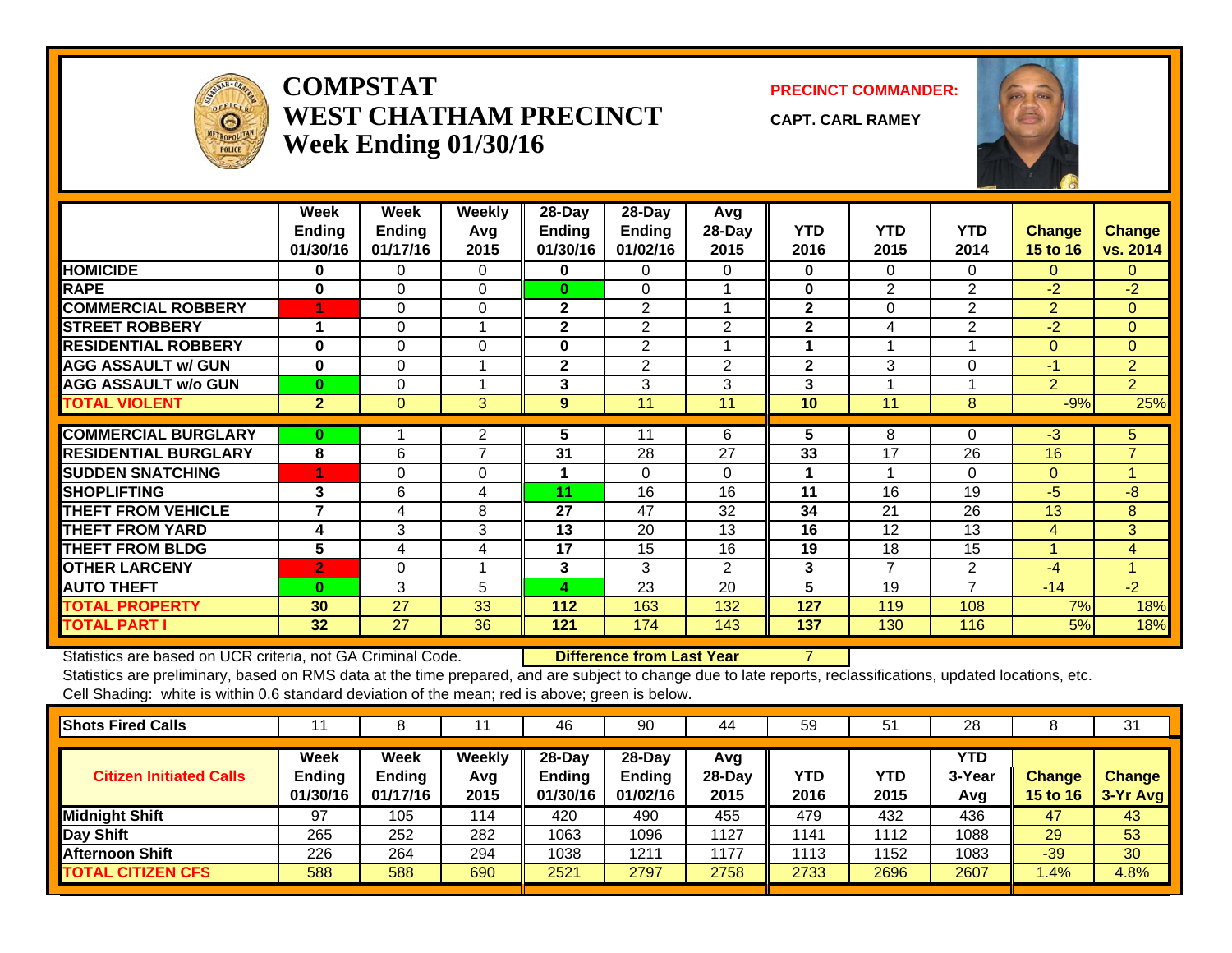

## **COMPSTATDOWNTOWN PRECINCTWeek Ending 01/30/16**

**ACTING PRECINCT COMMANDER:**

**LT. ANTHONY GALLO**



|                             | Week<br><b>Ending</b><br>01/30/16 | Week<br><b>Ending</b><br>01/17/16 | Weekly<br>Avg<br>2015 | 28-Day<br>Ending<br>01/30/16 | 28-Day<br><b>Ending</b><br>01/02/16 | Avg<br>28-Day<br>2015 | <b>YTD</b><br>2016 | <b>YTD</b><br>2015 | <b>YTD</b><br>2014 | <b>Change</b><br>15 to 16 | <b>Change</b><br>vs. 2014 |
|-----------------------------|-----------------------------------|-----------------------------------|-----------------------|------------------------------|-------------------------------------|-----------------------|--------------------|--------------------|--------------------|---------------------------|---------------------------|
| <b>HOMICIDE</b>             | 0                                 | 0                                 | 0                     | 0                            |                                     |                       |                    | 0                  | $\Omega$           |                           |                           |
| <b>RAPE</b>                 |                                   | 0                                 | 0                     |                              | $\Omega$                            |                       | 1                  |                    |                    | $\Omega$                  | $\mathbf{0}$              |
| <b>COMMERCIAL ROBBERY</b>   | 4                                 |                                   | $\Omega$              | $\mathbf{2}$                 |                                     |                       | $\mathbf{2}$       | $\overline{2}$     | $\overline{2}$     | $\Omega$                  | $\Omega$                  |
| <b>STREET ROBBERY</b>       | $\mathbf{2}$                      | $\mathbf{2}$                      | $\overline{2}$        | 14                           | 10                                  | 9                     | 16                 | 8                  | 4                  | 8                         | 12                        |
| <b>RESIDENTIAL ROBBERY</b>  | 0                                 | $\Omega$                          | $\Omega$              | 0                            | $\Omega$                            |                       | $\bf{0}$           | 0                  | 0                  | $\Omega$                  | $\Omega$                  |
| <b>AGG ASSAULT w/ GUN</b>   | 1                                 | 3                                 |                       | 5                            | 9                                   | 4                     | 6                  | 6                  |                    | $\Omega$                  | 5                         |
| <b>AGG ASSAULT w/o GUN</b>  | $\bf{0}$                          | 0                                 |                       |                              | 4                                   | 4                     | 3                  | 2                  | 5                  |                           | $-2$                      |
| <b>TOTAL VIOLENT</b>        | 5                                 | 6                                 | 5                     | 23                           | 25                                  | 21                    | 29                 | 19                 | 13                 | 53%                       | 123%                      |
| <b>COMMERCIAL BURGLARY</b>  |                                   | 0                                 |                       | $\mathbf{2}$                 |                                     | 2                     | $\mathbf{2}$       | 3                  | 3                  | $-1$                      | $-1$                      |
| <b>RESIDENTIAL BURGLARY</b> | 1                                 | 5                                 | 3                     | 15                           | 11                                  | 11                    | 17                 | 14                 | 9                  | 3                         | 8                         |
| <b>SUDDEN SNATCHING</b>     | $\blacktriangle$                  |                                   |                       | 5                            | $\Omega$                            | 3                     | 5                  | 5                  |                    | $\Omega$                  | $\overline{4}$            |
| <b>ISHOPLIFTING</b>         | 4                                 |                                   |                       |                              | 8                                   | 19                    | 19                 |                    | 20                 |                           | $-1$                      |
|                             |                                   | 6                                 | 5                     | 19                           |                                     |                       |                    | 16                 |                    | 3                         |                           |
| <b>THEFT FROM VEHICLE</b>   | 8                                 | 4                                 | 8                     | 36                           | 44                                  | 32                    | 37                 | 31                 | 16                 | 6                         | 21                        |
| <b>THEFT FROM YARD</b>      | 4                                 | 4                                 | 4                     | 17                           | 13                                  | 17                    | 20                 | 11                 | $\overline{7}$     | 9                         | 13                        |
| <b>THEFT FROM BLDG</b>      | 4                                 | 4                                 | 4                     | 13                           | 21                                  | 18                    | 14                 | 16                 | 26                 | $-2$                      | $-12$                     |
| <b>OTHER LARCENY</b>        | 4                                 | $\Omega$                          | $\mathbf 0$           | 4                            |                                     | $\overline{2}$        | 4                  |                    | $\Omega$           | 3                         | $\overline{4}$            |
| <b>AUTO THEFT</b>           | $\overline{7}$                    |                                   | 4                     | 15                           | 10                                  | 16                    | 15                 | 14                 | 8                  | 1                         | $\overline{7}$            |
| <b>TOTAL PROPERTY</b>       | 34                                | 25                                | 30                    | 126                          | 109                                 | 119                   | 133                | 111                | 90                 | 20%                       | 48%                       |
| <b>TOTAL PART I</b>         | 39                                | 31                                | 35                    | 149                          | 134                                 | 139                   | 162                | 130                | 103                | 25%                       | 57%                       |

Statistics are based on UCR criteria, not GA Criminal Code. **Difference from Last Year** 32

| <b>Shots Fired Calls</b>       | ں ا                        | 20                                | 16                    | 57                                     | 150                                   | 66                      | 84                 | 53          | 46                   | 31                               | 38                        |
|--------------------------------|----------------------------|-----------------------------------|-----------------------|----------------------------------------|---------------------------------------|-------------------------|--------------------|-------------|----------------------|----------------------------------|---------------------------|
| <b>Citizen Initiated Calls</b> | Week<br>Ending<br>01/30/16 | Week<br><b>Ending</b><br>01/17/16 | Weekly<br>Avg<br>2015 | $28$ -Day<br><b>Ending</b><br>01/30/16 | $28-Dav$<br><b>Ending</b><br>01/02/16 | Avg<br>$28-Day$<br>2015 | <b>YTD</b><br>2016 | YTD<br>2015 | YTD<br>3-Year<br>Avg | <b>Change</b><br><b>15 to 16</b> | <b>Change</b><br>3-Yr Avg |
| Midnight Shift                 | 106                        | 117                               | 121                   | 405                                    | 495                                   | 484                     | 481                | 420         | 441                  | 61                               | 40                        |
| Day Shift                      | 183                        | 294                               | 233                   | 795                                    | 784                                   | 931                     | 848                | 907         | 857                  | $-59$                            | $-9'$                     |
| <b>Afternoon Shift</b>         | 221                        | 202                               | 252                   | 833                                    | 936                                   | 1010                    | 893                | 971         | 884                  | $-78$                            | 9                         |
| <b>TOTAL CITIZEN CFS</b>       | 510                        | 613                               | 606                   | 2033                                   | 2215                                  | 2425                    | 2222               | 2298        | 2183                 | $-3.3%$                          | 1.8%                      |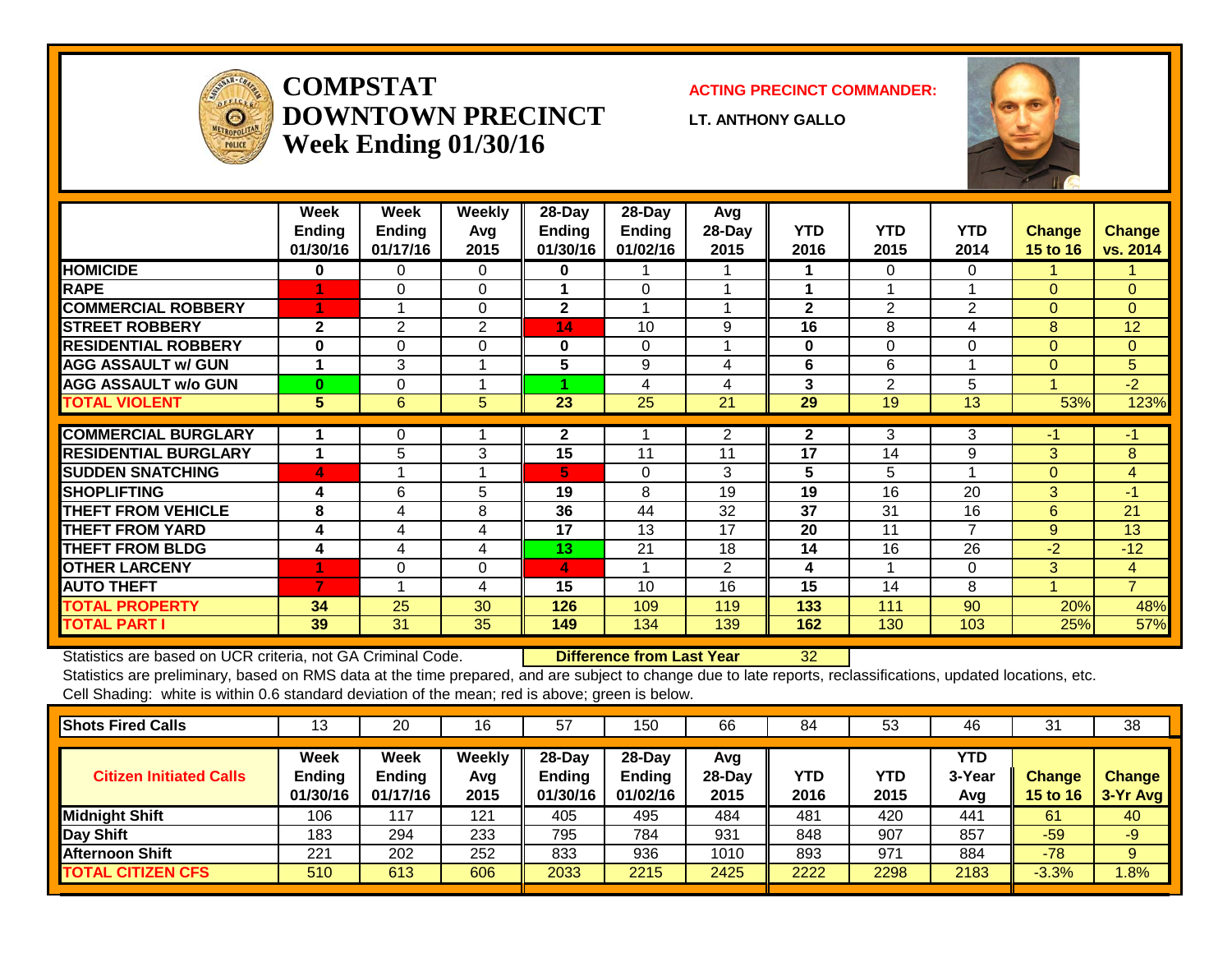

## **COMPSTATCENTRAL PRECINCT** CAPT. CHARLES HALL **Week Ending 01/30/16**

**PRECINCT COMMANDER:**



|                             | Week<br><b>Ending</b><br>01/30/16 | Week<br><b>Ending</b><br>01/17/16 | Weekly<br>Avq<br>2015 | $28$ -Day<br>Ending<br>01/30/16 | $28$ -Day<br>Ending<br>01/02/16 | Avg<br>28-Day<br>2015 | <b>YTD</b><br>2016 | <b>YTD</b><br>2015       | <b>YTD</b><br>2014 | <b>Change</b><br>15 to 16 | Change<br>vs. 2014 |
|-----------------------------|-----------------------------------|-----------------------------------|-----------------------|---------------------------------|---------------------------------|-----------------------|--------------------|--------------------------|--------------------|---------------------------|--------------------|
| <b>HOMICIDE</b>             | 0                                 | 0                                 | $\Omega$              | 0                               | 4                               |                       |                    | 0                        | 3                  |                           | $-2$               |
| <b>RAPE</b>                 | $\bf{0}$                          |                                   | $\Omega$              | $\mathbf{2}$                    | $\Omega$                        |                       | $\mathbf{2}$       |                          | 2                  |                           | $\Omega$           |
| <b>COMMERCIAL ROBBERY</b>   | 0                                 | $\Omega$                          | $\Omega$              | $\bf{0}$                        | -1                              | 4                     | $\bf{0}$           | 0                        | 3                  | $\Omega$                  | $-3$               |
| <b>STREET ROBBERY</b>       |                                   |                                   | $\overline{2}$        | 6                               | 13                              | 8                     | 6                  | $\overline{\phantom{a}}$ | 10                 | $-1$                      | $-4$               |
| <b>RESIDENTIAL ROBBERY</b>  | $\bf{0}$                          | $\Omega$                          | $\Omega$              | $\mathbf{0}$                    | $\Omega$                        |                       | $\bf{0}$           | 0                        | $\Omega$           | $\Omega$                  | $\mathbf{0}$       |
| <b>AGG ASSAULT w/ GUN</b>   | $\bf{0}$                          |                                   | 2                     | 4                               | 12                              | 8                     | 4                  | 8                        | 5                  | -4                        | $-1$               |
| <b>AGG ASSAULT w/o GUN</b>  | $\mathbf{2}$                      | $\Omega$                          |                       | 4                               | 6                               | 5                     | 5                  | 3                        | 2                  | $\overline{2}$            | 3                  |
| <b>TOTAL VIOLENT</b>        | 3                                 | 3                                 | 6                     | 16                              | 36                              | 25                    | 18                 | 19                       | 25                 | $-5%$                     | $-28%$             |
|                             |                                   |                                   |                       |                                 |                                 |                       |                    |                          |                    |                           |                    |
| <b>COMMERCIAL BURGLARY</b>  | $\mathbf{2}$                      | 6                                 |                       | 11                              | 9                               | 6                     | 11                 | 3                        | $\overline{2}$     | 8                         | 9                  |
| <b>RESIDENTIAL BURGLARY</b> | 3                                 | 6                                 | 8                     | 23                              | 23                              | 31                    | 25                 | 37                       | 62                 | $-12$                     | $-37$              |
| <b>SUDDEN SNATCHING</b>     | 0                                 | 0                                 | $\Omega$              | $\bf{0}$                        | 2                               |                       | $\bf{0}$           |                          | $\Omega$           | -1                        | $\Omega$           |
| <b>SHOPLIFTING</b>          | 3                                 | 5                                 | 2                     | 14                              | 6                               | 8                     | 14                 | $\overline{2}$           | 6                  | 12                        | 8                  |
| <b>THEFT FROM VEHICLE</b>   | 12                                | 10                                | 11                    | 41                              | 22                              | 43                    | 41                 | 62                       | 32                 | $-21$                     | 9                  |
| <b>THEFT FROM YARD</b>      | 3                                 |                                   | 4                     | 9                               | 22                              | 16                    | 9                  | 15                       | 13                 | $-6$                      | $-4$               |
| <b>THEFT FROM BLDG</b>      | 7                                 | 4                                 | 4                     | 17                              | 16                              | 17                    | 18                 | 28                       | 12                 | $-10$                     | 6                  |
| <b>OTHER LARCENY</b>        | $\bf{0}$                          | 0                                 |                       | $\mathbf{2}$                    | 5                               | 3                     | $\mathbf{2}$       | 6                        | $\Omega$           | $-4$                      | $\overline{2}$     |
| <b>AUTO THEFT</b>           | 5                                 |                                   | 5                     | 19                              | 25                              | 21                    | 22                 | 24                       | 28                 | $-2$                      | $-6$               |
| <b>TOTAL PROPERTY</b>       | 35                                | 33                                | 36                    | 136                             | 130                             | 146                   | 142                | 178                      | 155                | $-20%$                    | $-8%$              |
| <b>TOTAL PART I</b>         | 38                                | 36                                | 43                    | 152                             | 166                             | 171                   | 160                | 197                      | 180                | $-19%$                    | $-11%$             |

Statistics are based on UCR criteria, not GA Criminal Code. **Difference from Last Year** -37

| <b>Shots Fired Calls</b>       | 30                                       | 34                                | 37                    | 122                                    | 270                                   | 147                     | 173         | 173         | 68                   |                                  | 105                       |
|--------------------------------|------------------------------------------|-----------------------------------|-----------------------|----------------------------------------|---------------------------------------|-------------------------|-------------|-------------|----------------------|----------------------------------|---------------------------|
| <b>Citizen Initiated Calls</b> | <b>Week</b><br><b>Ending</b><br>01/30/16 | Week<br><b>Ending</b><br>01/17/16 | Weekly<br>Avg<br>2015 | $28$ -Day<br><b>Ending</b><br>01/30/16 | $28-Dav$<br><b>Ending</b><br>01/02/16 | Avg<br>$28-Day$<br>2015 | YTD<br>2016 | YTD<br>2015 | YTD<br>3-Year<br>Avg | <b>Change</b><br><b>15 to 16</b> | <b>Change</b><br>3-Yr Avg |
| Midnight Shift                 | 99                                       | 125                               | 126                   | 446                                    | 514                                   | 503                     | 526         | 538         | 493                  | -12                              | 33                        |
| Day Shift                      | 247                                      | 247                               | 271                   | 975                                    | 967                                   | 1085                    | 1041        | 1133        | 1077                 | $-92$                            | $-36$                     |
| <b>Afternoon Shift</b>         | 274                                      | 237                               | 294                   | 1036                                   | 1211                                  | 1176                    | 1115        | 1195        | 1100                 | $-80$                            | 15                        |
| <b>TOTAL CITIZEN CFS</b>       | 620                                      | 609                               | 691                   | 2457                                   | 2692                                  | 2764                    | 2682        | 2866        | 2670                 | $-6.4%$                          | 0.4%                      |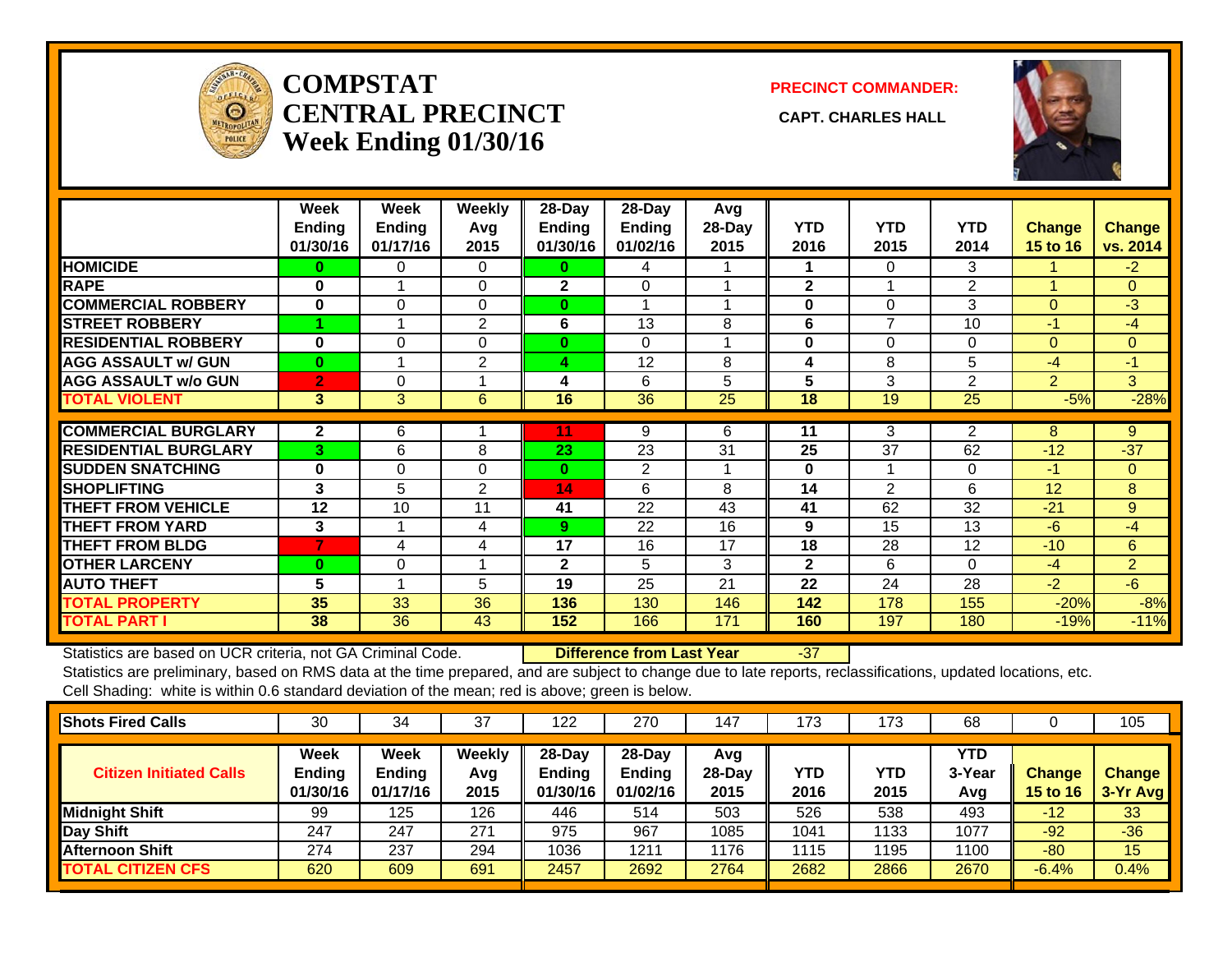

#### **COMPSTATSOUTHSIDE PRECINCT** CAPT. TERRY SHOOP **Week Ending 01/30/16**

**PRECINCT COMMANDER:**



|                             | Week<br><b>Ending</b><br>01/30/16 | Week<br><b>Ending</b><br>01/17/16 | Weekly<br>Avg<br>2015 | $28$ -Day<br><b>Ending</b><br>01/30/16 | $28-Day$<br><b>Ending</b><br>01/02/16 | Avg<br>$28-Day$<br>2015 | <b>YTD</b><br>2016 | <b>YTD</b><br>2015 | <b>YTD</b><br>2014 | <b>Change</b><br>15 to 16 | <b>Change</b><br>vs. 2014 |
|-----------------------------|-----------------------------------|-----------------------------------|-----------------------|----------------------------------------|---------------------------------------|-------------------------|--------------------|--------------------|--------------------|---------------------------|---------------------------|
| <b>HOMICIDE</b>             |                                   | 0                                 | 0                     |                                        | 0                                     |                         |                    | 0                  | 0                  |                           |                           |
| <b>RAPE</b>                 | $\bf{0}$                          |                                   | $\Omega$              | 3                                      | $\Omega$                              |                         | 3                  | 0                  |                    | 3                         | $\overline{2}$            |
| <b>COMMERCIAL ROBBERY</b>   | $\bf{0}$                          |                                   | $\Omega$              | 3                                      | 2                                     | 2                       | 3                  | 0                  | 4                  | 3                         | $-1$                      |
| <b>STREET ROBBERY</b>       |                                   |                                   | 4                     | 4                                      | 3                                     | 3                       | 4                  | 3                  | $\overline{ }$     |                           | $-3$                      |
| <b>RESIDENTIAL ROBBERY</b>  | $\bf{0}$                          | $\Omega$                          | $\Omega$              | 0                                      | 0                                     |                         | $\bf{0}$           | 0                  | $\overline{2}$     | $\Omega$                  | $-2$                      |
| <b>AGG ASSAULT w/ GUN</b>   | $\bf{0}$                          | 0                                 | 4                     |                                        | 3                                     | $\overline{2}$          | 1                  | 3                  | 0                  | $-2$                      | 4                         |
| <b>AGG ASSAULT w/o GUN</b>  |                                   | 0                                 |                       | 3                                      |                                       | 2                       | 3                  | 2                  |                    |                           | $\overline{2}$            |
| <b>TOTAL VIOLENT</b>        | 3                                 | 3                                 | 3                     | 15                                     | 9                                     | 12                      | 15                 | 8                  | 15                 | 88%                       | 0%                        |
| <b>COMMERCIAL BURGLARY</b>  |                                   | 0                                 |                       | 2                                      | 0                                     | 4                       | $\mathbf{2}$       | 10                 | 5                  | -8                        | $-3$                      |
| <b>RESIDENTIAL BURGLARY</b> | 5                                 |                                   | 6                     | 17                                     | 23                                    | 24                      | 20                 | 29                 | 30                 | $-9$                      | $-10$                     |
| <b>SUDDEN SNATCHING</b>     | 0                                 |                                   | $\Omega$              | $\mathbf{0}$                           | 0                                     |                         | $\bf{0}$           | 0                  | $\Omega$           |                           |                           |
|                             |                                   | 0<br>7                            |                       | 46                                     | 77                                    |                         | 50                 |                    |                    | $\overline{0}$            | $\overline{0}$            |
| <b>SHOPLIFTING</b>          | 11                                | $\overline{7}$                    | 15                    |                                        |                                       | 59                      |                    | 53                 | 58                 | $-3$                      | $-8$                      |
| <b>THEFT FROM VEHICLE</b>   | 3                                 |                                   | 8                     | 23                                     | 29                                    | 32                      | 24                 | 31                 | 40                 | $-7$                      | $-16$                     |
| <b>THEFT FROM YARD</b>      | 4                                 | 0                                 | $\overline{2}$        | 8                                      | 10                                    | 10                      | 8                  | 11                 | $\overline{7}$     | $-3$                      | 4                         |
| <b>THEFT FROM BLDG</b>      | $\overline{2}$                    | $\overline{2}$                    | 5                     | 12                                     | 10                                    | 19                      | 13                 | 14                 | 16                 | $-1$                      | $-3$                      |
| <b>OTHER LARCENY</b>        | 0                                 |                                   | $\Omega$              | 1                                      | 5                                     | $\overline{2}$          | 1                  | 2                  | 6                  | $-1$                      | $-5$                      |
| <b>AUTO THEFT</b>           | 3                                 | 3                                 | 4                     | 15                                     | 10                                    | 15                      | 15                 | 15                 | 8                  | $\Omega$                  | $\overline{7}$            |
| <b>TOTAL PROPERTY</b>       | 29                                | 21                                | 41                    | 124                                    | 164                                   | 165                     | 133                | 165                | 170                | $-19%$                    | $-22%$                    |
| <b>TOTAL PART I</b>         | 32 <sub>2</sub>                   | 24                                | 44                    | 139                                    | 173                                   | 177                     | 148                | 173                | 185                | $-14%$                    | $-20%$                    |

Statistics are based on UCR criteria, not GA Criminal Code. **Difference from Last Year** -25

| <b>Shots Fired Calls</b>       |                            |                                   | 10                    | 22                                     | 90                                     | 40                    | 33          | 59          | 28                   | $-26$                     |                           |
|--------------------------------|----------------------------|-----------------------------------|-----------------------|----------------------------------------|----------------------------------------|-----------------------|-------------|-------------|----------------------|---------------------------|---------------------------|
| <b>Citizen Initiated Calls</b> | Week<br>Ending<br>01/30/16 | <b>Week</b><br>Ending<br>01/17/16 | Weekly<br>Avg<br>2015 | $28$ -Dav<br><b>Ending</b><br>01/30/16 | $28$ -Dav<br><b>Ending</b><br>01/02/16 | Avg<br>28-Day<br>2015 | YTD<br>2016 | YTD<br>2015 | YTD<br>3-Year<br>Avg | <b>Change</b><br>15 to 16 | <b>Change</b><br>3-Yr Avg |
| Midnight Shift                 | 64                         | 78                                | 100                   | 308                                    | 407                                    | 399                   | 358         | 430         | 387                  | $-72$                     | $-29$                     |
| Day Shift                      | 262                        | 251                               | 273                   | 1042                                   | 1036                                   | 1090                  | 1114        | 1143        | 1077                 | $-29$                     | 37                        |
| <b>Afternoon Shift</b>         | 243                        | 236                               | 269                   | 931                                    | 163                                    | 1077                  | 1000        | 1105        | 1026                 | $-105$                    | $-26$                     |
| <b>TOTAL CITIZEN CFS</b>       | 569                        | 565                               | 641                   | 2281                                   | 2606                                   | 2566                  | 2472        | 2678        | 2490                 | $-7.7%$                   | $-0.7%$                   |